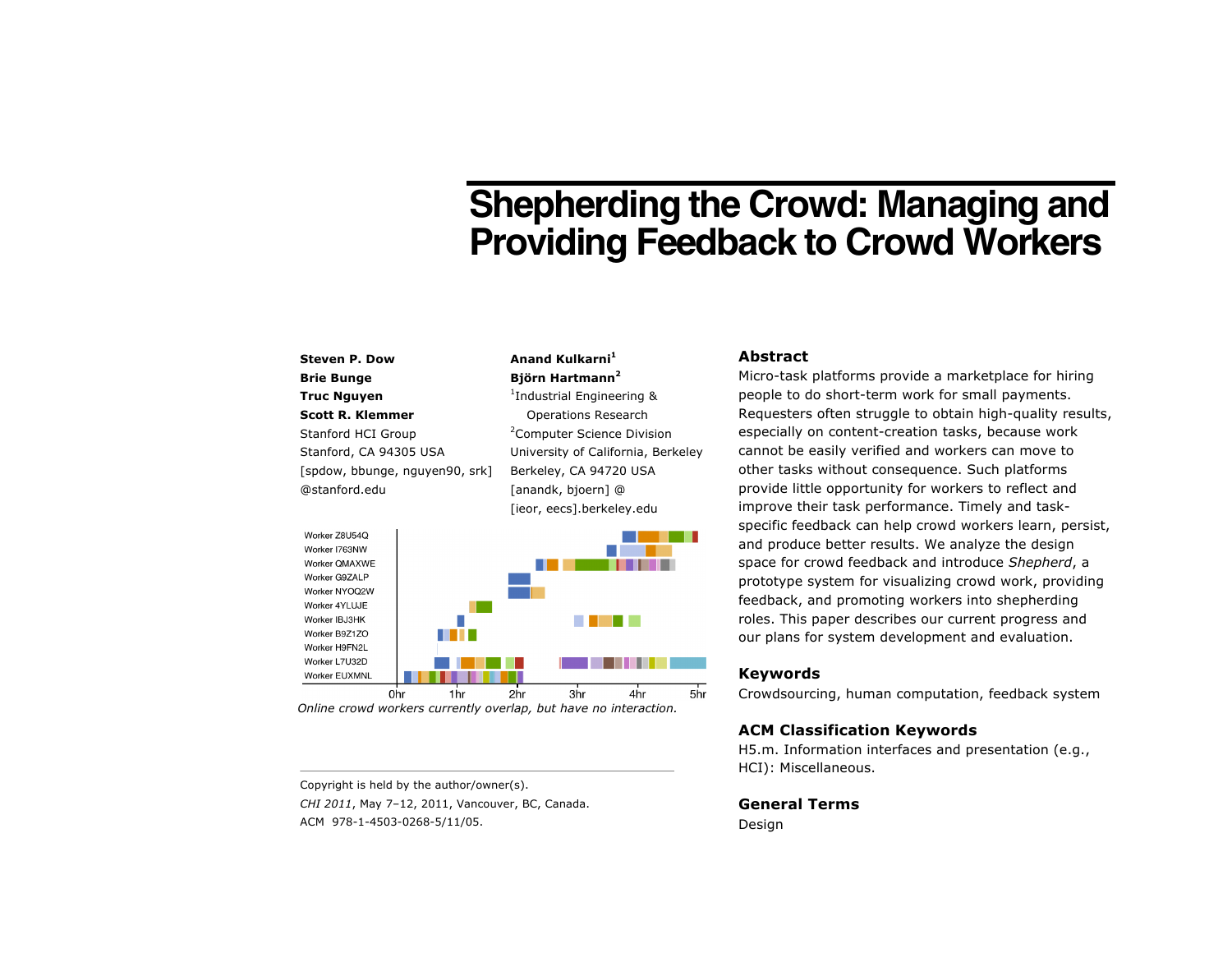| <b>azon</b> mechanical turk<br><b>Your Account</b><br><b>HITs</b><br><b>Artificial Artificial Intelligence</b> |                                        |                                                                            |                              |  |  |
|----------------------------------------------------------------------------------------------------------------|----------------------------------------|----------------------------------------------------------------------------|------------------------------|--|--|
|                                                                                                                |                                        | All HITs                                                                   | <b>HITs Available To You</b> |  |  |
| Search for                                                                                                     | <b>HITs</b>                            | <b>Containing</b>                                                          | tha                          |  |  |
| <b>HITs</b>                                                                                                    |                                        |                                                                            |                              |  |  |
|                                                                                                                | 20 of 1624 Results                     |                                                                            |                              |  |  |
| by:                                                                                                            | HIT Creation Date (newest first) : 60  |                                                                            | Show all details  <br>Hidi   |  |  |
|                                                                                                                |                                        | de a 50-word article (109-Santa Cruz (50 words, 100 max)) for \$0.12 (\$0. |                              |  |  |
| equester:                                                                                                      | QuestionSwami                          | <b>HIT Expiration Date:</b>                                                | Jan 15, 2011 (2)             |  |  |
|                                                                                                                |                                        | <b>Time Allotted:</b>                                                      | 60 minutes                   |  |  |
|                                                                                                                | de Audio Transcription                 |                                                                            | <b>Reque</b>                 |  |  |
|                                                                                                                | <b>:quester: CastingWords</b>          | <b>HIT Expiration Date:</b>                                                | Jan 14, 2011 (11             |  |  |
|                                                                                                                |                                        | <b>Time Allotted:</b>                                                      | 3 days 18 hours              |  |  |
|                                                                                                                |                                        | icate which of two English speech sound files is better                    |                              |  |  |
| :quester:                                                                                                      | <b>Dolores Labs</b>                    | <b>HIT Expiration Date:</b>                                                | Jan 21, 2011 (               |  |  |
|                                                                                                                |                                        | <b>Time Allotted:</b>                                                      | 60 minutes                   |  |  |
|                                                                                                                |                                        | ify the Correct Category for 5 Beauty & Fragrance Products                 |                              |  |  |
| :quester:                                                                                                      | <b>Dolores Labs</b>                    | <b>HIT Expiration Date:</b>                                                | Jan 21, 2011 (               |  |  |
|                                                                                                                |                                        | <b>Time Allotted:</b>                                                      | 60 minutes                   |  |  |
|                                                                                                                | ify and find US business locations (I) |                                                                            | Not Oualified to v           |  |  |
|                                                                                                                | equester: Dolores Labs                 | <b>HIT Expiration Date:</b>                                                | Jan 21, 2011 (               |  |  |

re 1: Mechanical Turk is a marketplace imall, online tasks. Workers can freely ise which tasks they accept.

#### :p://www.mturk.com/mturk

<sup>2</sup> http://turkopticon.differenceengines.com

#### **Introduction**

On micro-task platforms like Mechanical Turk<sup>1</sup>, requesters pay people to execute short tasks for small amounts of money (Figure 1). Unlike peer-production systems, requesters and workers remain largely anonymous to each other, and little direct interaction occurs between them. Workers can only communicate with other workers through third-party forums<sup>2</sup>. From a labor perspective, treating people as interchangeable replacements for computational processes means that workers often submit assignments with minimal effort [10], and have little opportunity or motivation to improve their understanding of a task domain.

For simple tasks such as data entry, requesters can validate work quality by redundantly hiring workers for the same job [9] or by inserting test problems that have known solutions [10]. However, these strategies are less effective for content-creation tasks — such as writing product reviews, designing advertisements, or categorizing complex data — where requesters desire original and diverse content.

One strategy for accomplishing more complex work is to decompose tasks into iterative or parallel subtasks [3,13]. *Soylent* introduced a find-fix-verify pattern for word processing, where different workers each take on a smaller piece of the larger task [3]. However, within those smaller tasks, an underlying problem persists: workers are not encouraged to learn or improve their performance. *How can crowdsourcing platforms motivate and scaffold novice workers to improve over time, especially on complex, large-scale, creative tasks?* We hypothesize that worker interaction with requesters and with other workers is a key missing component.

In many communities of practice, senior members (often implicitly) help novices learn and stay motivated [12]. Traditional work environments foster employee development through formal performance reviews and feedback, and informally, through peripheral participation [12]. Online communities often provide infrastructure for moderators to review others' content and to encourage the growth of newer members [11]. Peerproduction projects like Wikipedia and open-source software have decentralized rather than hierarchical management systems [2]. Individuals choose where to devote resources, and through transparency and reputation systems, the community defines standards and quality control mechanisms [15].

In contrast with traditional firms or peer-production systems, micro-task platforms such as Amazon Mechanical Turk typically offer few formal or informal methods for worker-requester communication. Instructions provide the primary point of contact. The products of crowd workers are invisible to peers. As a result, novice workers cannot observe expert behavior. From a learning perspective, social interaction provides an essential form of feedback [1]. Peer interaction also has motivational benefits [4,8]. LiveOps, a distributed online call center, enabled chat interaction between athome agents to recreate a "water cooler" setting and to foster cohesion among their workforce [14].

Interactive feedback complements other qualityimprovement efforts such as worker qualifications and clearer instructions. We hypothesize that task-specific feedback will help workers on microtask markets improve performance, much as it does in real-world settings, and make workers cognizant that their work is under review. Additionally, feedback may motivate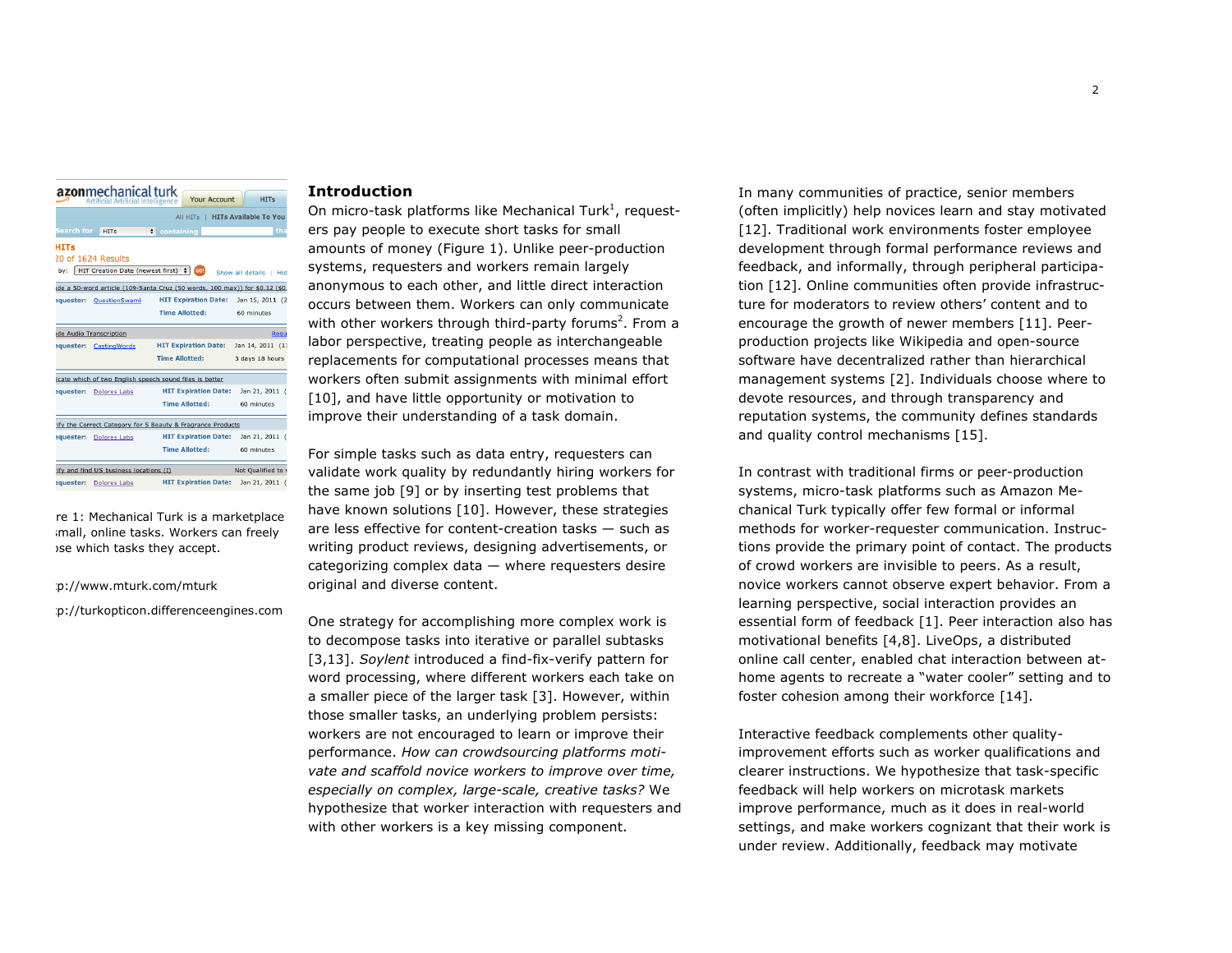workers to persevere and accept additional tasks. We investigate these hypotheses through a prototype system, *Shepherd*, that demonstrates how to make feedback an integral part of crowdsourced creative work.

## **Understanding Opportunities for Crowd Feedback**

To effectively design feedback mechanisms that achieve the goals of learning, engagement, and quality improvement, we first analyze the important dimensions of the design space for crowd feedback (Figure 2).

*Timeliness: When should feedback be shown?* In micro-task work, workers stay with tasks for a short while, then move on. This implies two timing options: synchronously deliver feedback when workers are still engaged in a set of tasks, or asynchronously deliver feedback after workers have completed the tasks.

Synchronous feedback may have more impact on future task performance since it arrives while workers are still

thinking about the task domain. It also increases the probability that workers will continue onto similar tasks. However, synchronous feedback places a burden on the feedback providers; they have little time to review work. This implies a need for tools or scheduling algorithms that enable near real-time feedback. Asynchronous feedback gives feedback providers more time to review and comment on work. However, workers may have forgotten about the task or feel unmotivated to difficult to complete work assessments in real-time. Figure 2: Current systems (in orange) focus on asyn-

review the feedback and to return to the task.

Currently, platforms like Mechanical Turk only allow asynchronous feedback with no enticement to return. Requesters can provide feedback at payment time, but at that point (typically days later), workers care more about getting paid than improving submitted work. More importantly, unless requesters have more jobs available, workers cannot act on requesters' advice.

*Specificity: How detailed should feedback be?* Mechanical Turk currently allows requesters one bit of feedback—accept or reject. While additional freeform communication is possible, it is rarely used unless workers file complaints. Workers may learn more if they receive detailed and personalized feedback on each piece of work. However, this added specificity comes at a price: feedback providers must spend time authoring feedback. When feedback resources are limited, customizable templates can accelerate feedback generation and enable requesters to codify domain knowledge into pre-authored statements. However, templates could be perceived as overly general or repetitive, reducing their desired impact. Workers may need explicit incentive to read and reflect on feedback.

#### *Source: Who should provide feedback?*

Crowdsourcing requesters post tasks with specific quality objectives in mind; they are a natural choice for assuming the feedback role. However, experts often underestimate the difficulty novices face in solving tasks [7] or use language or concepts that are beyond the grasp of novices [6]. Moreover, as feedback becomes more specific, requesters may find it more

#### **Design Dimensions for Feedback on Crowdsourced Work**

| <b>Timeliness</b>             |                                        | Asynchronous                                      | Synchronous                    |       |          |
|-------------------------------|----------------------------------------|---------------------------------------------------|--------------------------------|-------|----------|
| <b>Specificity</b>            | Accept/Reject<br>Templates<br>Freeform |                                                   |                                |       |          |
| Source                        |                                        | Requesters                                        | Peer Workers                   |       |          |
| Format                        | Text                                   | Images<br>(sketches, annotations)                 | Audio                          | Video |          |
| <b>Work:Feedback</b><br>Ratio | 1:1                                    | manv:1<br>(aggregate feedback<br>on set of tasks) | 1:manv<br>(multiple reviewers) |       | many:man |

chronous, single-bit feedback by requesters. *Shepherd* (in blue) investigates richer, synchronous feedback by requesters and peers.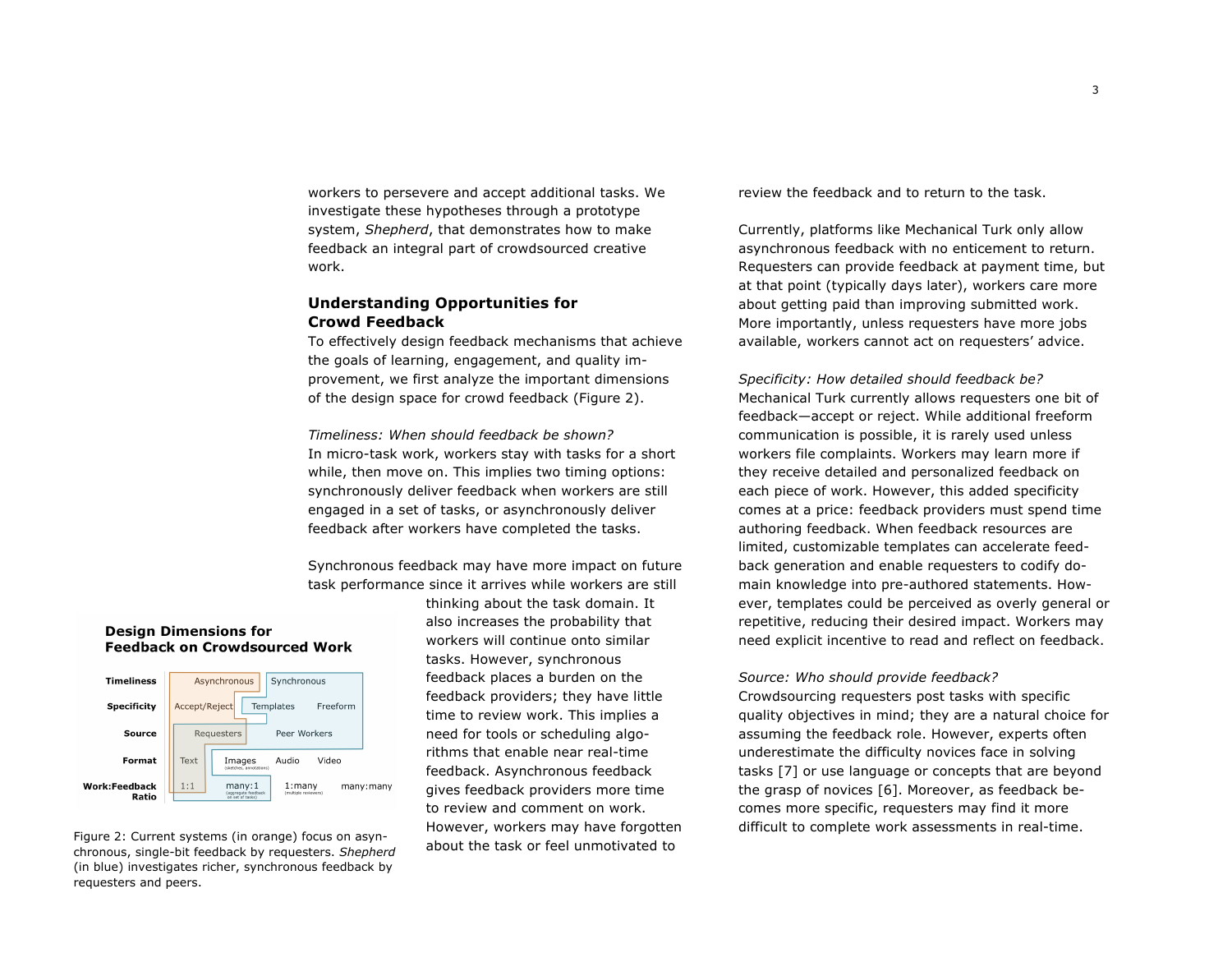Alternatively, workers can be paid to provide feedback to other workers. Peer feedback increases scalability as more crowd workers can be recruited to handle the volume of feedback needs. Our preliminary trials indicate that workers perform tasks simultaneously and overlap (see Figure 3). In principle, this overlap opens up the possibility of peer feedback. For example, workers can be promoted into a feedback role after they successfully finish a series of tasks. This introduces the challenge of identifying and promoting knowledgeable and responsible workers.



igure 3: *Shepherd's* timeline view. Workers overlap in time, which shows potential for peer feedback. This isualization shows work times for 100 product reviews. Rows represent individual workers. The X axis hows time. Each colored bar is one product review. The red rectangle highlights a time segment with ignificant overlap: multiple workers are active simultaneously.

## *Shepherd***: System Design**

We are developing *Shepherd*, an infrastructure for managing and providing feedback to crowd workers. Our vision is to make targeted feedback a core component of future micro-task platforms. Requesters will need interfaces to simultaneously author the task and associated feedback form. To administer feedback, requesters will need tools for visualizing work progress. The system will need to elegantly present feedback to workers and confirm that they see and understand the feedback. Also, the system should help requesters decide which workers to promote into advanced roles.

#### *Current Progress*

Our prototype recruits and pays workers through Amazon Mechanical Turk; task hosting and data collection occurs on our own Web server. *Shepherd* displays an overview of workers and results in real-time. The *timeline* view (Figure 3) presents a Gantt chart showing when workers accept a task, the length of time workers spend on each task, and how many tasks a worker completes within a batch. In the *matrix* view (Figure 4), columns show tasks and rows show workers. Each box shows the current state of a task (skipped, in progress, finished & needs feedback, or feedback applied).

Requesters can monitor incoming work and click on any task to provide feedback using specially designed forms (Figure 5). To streamline the process, the requester checks high-level feedback categories and the worker receives corresponding critique statements. By default, the system delivers feedback just before a worker begins a new task from the same batch. The choice about timing and delivery method is an empirical question, and depends on factors such as task type and scale.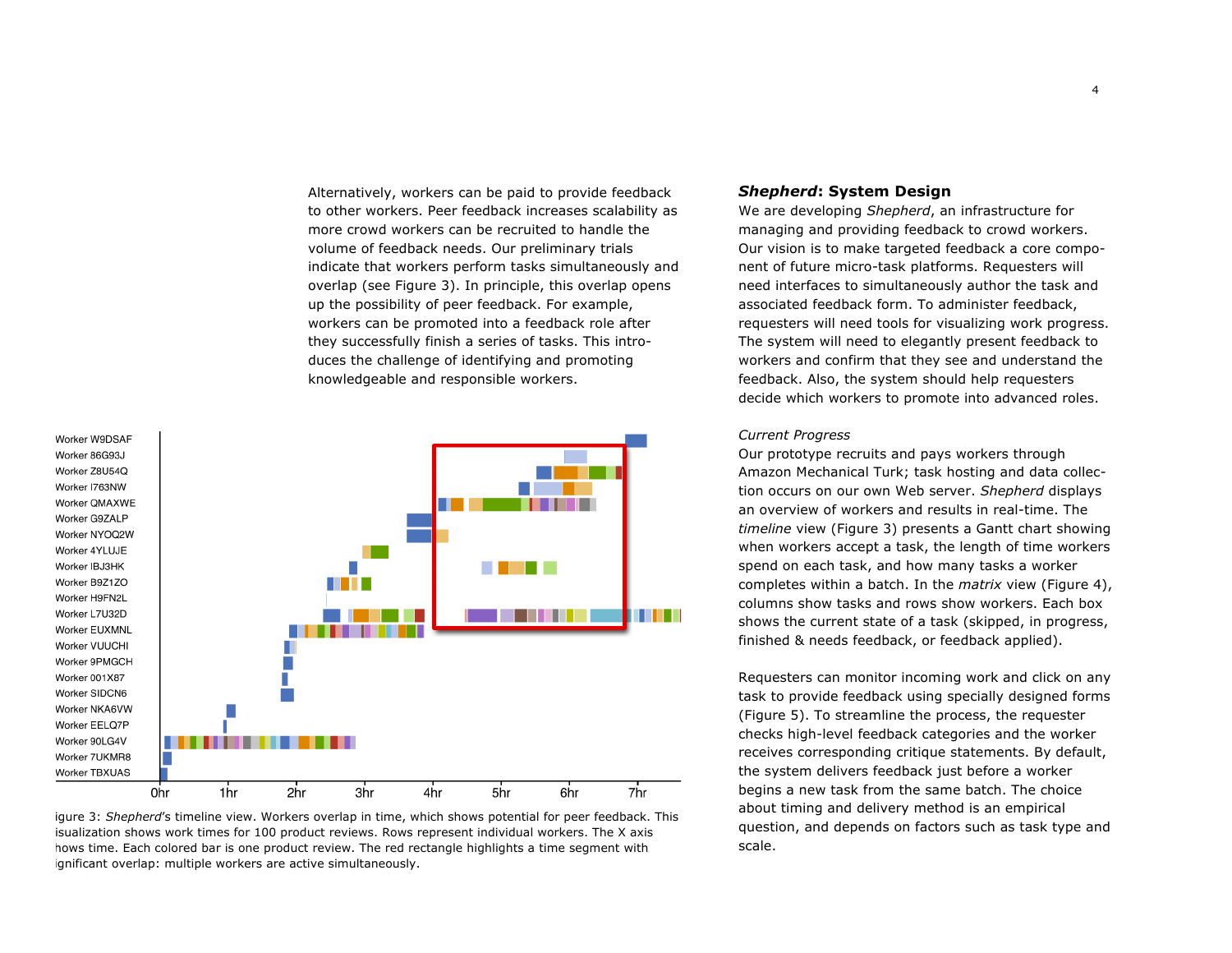| Vorker<br>3T184GW5LNPY6<br>$011 - 01 - 08$<br>5:57:03 | т1<br>Cell<br>phone<br>T: 43m<br>L: 624c<br><b>Give FB</b> | T <sub>2</sub>                                                                | тз                                                                            |
|-------------------------------------------------------|------------------------------------------------------------|-------------------------------------------------------------------------------|-------------------------------------------------------------------------------|
| 1ZSHHEX86G93J<br>$011 - 01 - 08$<br>1:45:30           | Cell<br>phone<br>skipped                                   | movie<br>(from the<br>Action<br>genre)<br>T: 20m<br>L: 435c<br><b>Give FB</b> | movie<br>(from<br>the<br>Comedy<br>genre)<br>Working                          |
| JO1RZZ8U540<br>$011 - 01 - 08$<br>1:20:47             | Cell<br>phone<br>T: 14m<br>L: 536c<br>See FB               | movie<br>(from the<br>Action<br>genre)<br>T: 9m<br>L: 323c<br>See FB          | movie<br>(from the<br>Comedy<br>genre)<br>T: 21m<br>L: 346c<br><b>Give FB</b> |

gure 4: *Shepherd's* matrix view for a atch of product review tasks. Each box presents the current state of a task. asks can be completed in parallel by ultiple workers (rows). Red boxes dicate tasks are ready for review. allow boxes are tasks in progress. reen boxes indicate that work is hished and feedback provided. Grey boxes show tasks that workers choose to

# *Future Development*

Micro-task platforms typically provide task authoring templates. *Shepherd* will give requesters tools for specifying feedback forms in tandem with task creation. Feedback templates become especially important when workers review others' work. We will evaluate the overhead costs for creating feedback templates in addition to the task.

A workforce administration interface will let requesters promote/demote workers to shepherding roles, track worker performance over time, and launch tasks for specific workers under controlled criteria. An inference algorithm will recommend promising workers based on prior task performance and domain knowledge ascertained from short interspersed test questions.

#### **Preliminary Evaluation and Future Studies**

To study the effects of feedback on crowdsourcing, we will choose tasks that fulfill three key criteria:

- The task domain should have some precedence to ensure relevance to the crowdsourcing community.
- Tasks should have open-ended solutions, so expert feedback has the potential to improve results.
- Results should be objectively measurable to understand if our manipulations affect work quality.

In our preliminary experiments, participants designed Web advertisements [5]. Workers generated ideas for graphical or text-based web ads that were later posted online through Google AdWords to garner click-through rates. Our first study utilized independent raters to judge quality.

*(How) does synchronous accept-reject feedback improve task performance and worker satisfaction?* In a between-subjects study, participants generated short advertising phrases for a common client. They could write multiple catchphrases (up to ten) for \$0.10 each; they could leave the task at any time. We recruited 58 participants from Amazon Mechanical Turk into two conditions (27 got feedback; 31 got none). In the feedback condition, participants saw their prior catchphrase ideas in a list. Within a minute after submission, the catchphrase would be labeled as either Accepted or Rejected. In the no-feedback condition, participants saw their catchphrases appear in a list, but did not receive Accept or Reject feedback. Participants submitted an average of 4.2 catchphrases for a total of 243 unique ad ideas. Ten independent judges rated each idea on a 20-point scale—accounting for theme, creativity, and professionalism—providing 2430 independent ratings.

An analysis of variances was performed with condition (Feedback and No feedback) and independent judge (raters 1-10) as factors and performance rating as a dependent variable. The Feedback condition ( $\mu$ =9.4, SD=4.7) outperformed the no feedback condition  $(\mu=8.9, SD=4.6)$  (F(1,2429)=8.65, p<0.05). The No feedback condition produced more ideas overall (138 to 105), but the difference was not significant. While overall ratings differed significantly between judges (F(9,2421)=10.41, p<0.05), all but one agreed that Feedback ads were better.